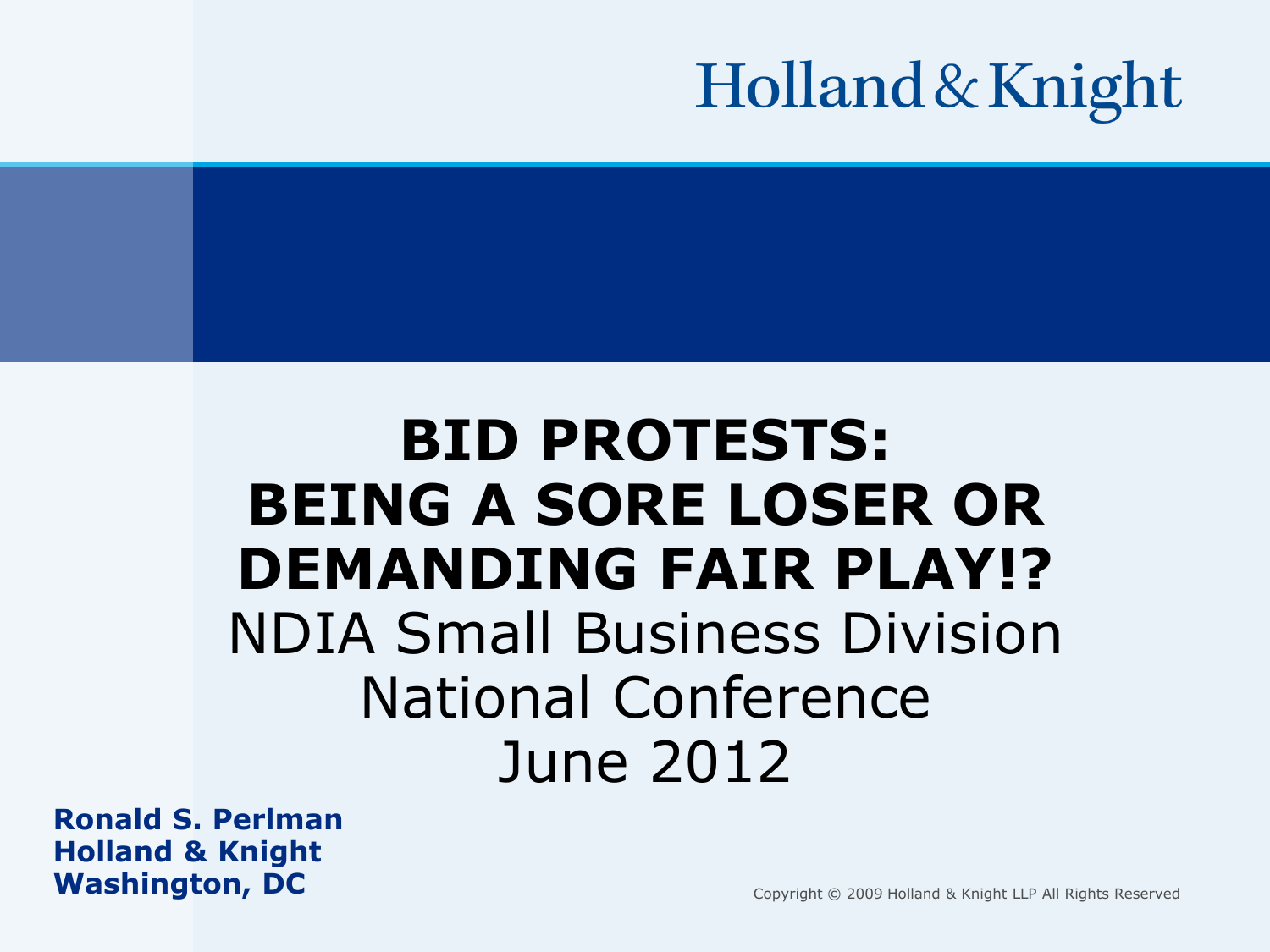# **Bid Protests: What?**

- **Written objection by an interested party re:**
	- **Terms of a Solicitation** (pre-award only)
		- Examples: Illegal or vague solicitation provisions, unduly restrictive requirements, set-aside requirements
	- **Agency's Decision to:** 
		- **Cancel a Solicitation**
		- **Eliminate the protester from the competition**
		- **Award the contract to another offeror**
			- Examples: Failure to evaluate IAW the solicitation, unreasonable evaluation of proposals, failure to conduct meaningful discussions, unequal treatment of offerors
		- **Expand contract scope post-award (cardinal change)**

2 – **An offeror's size or socio-economic status (SBA)**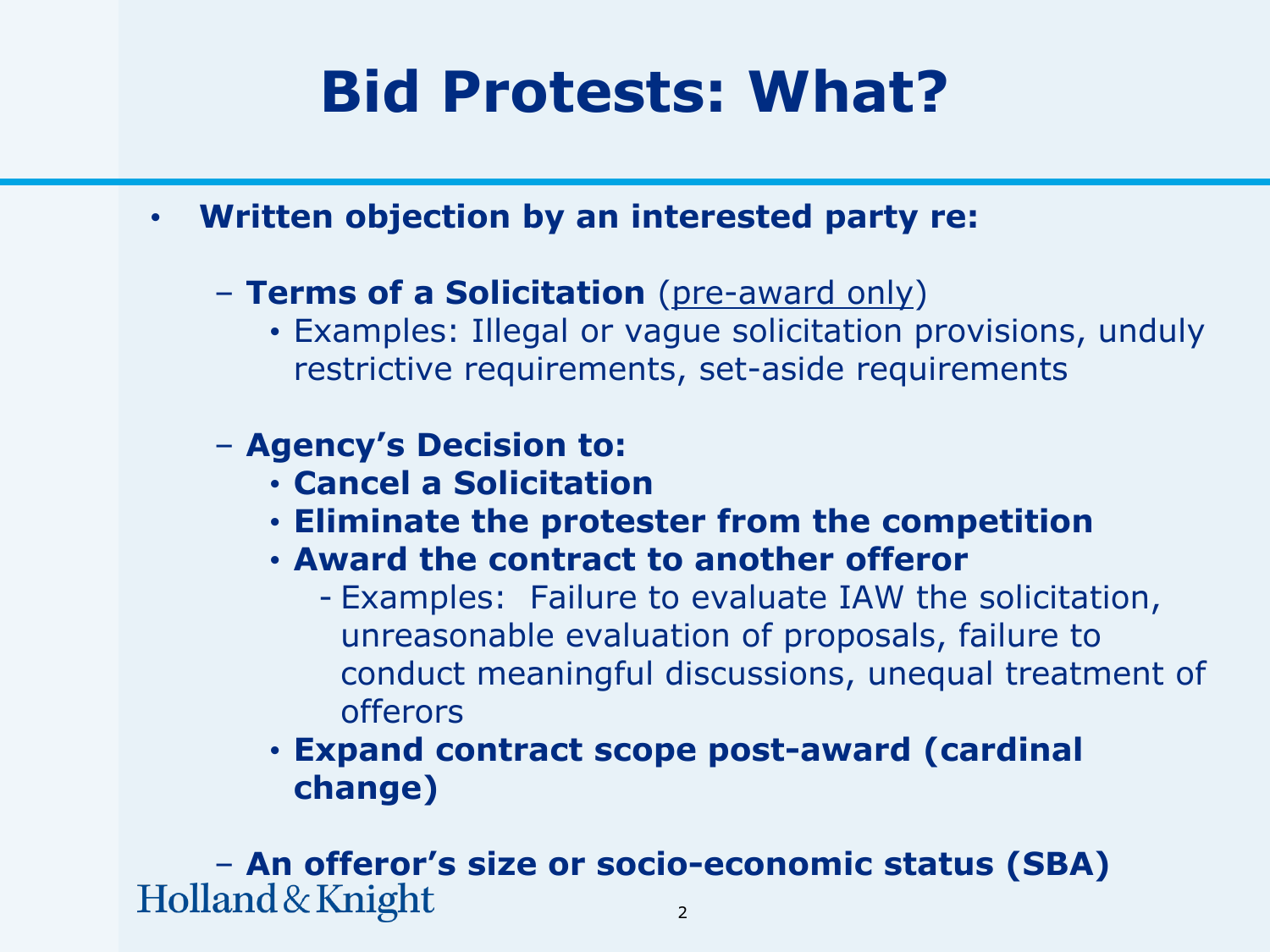# **Bid Protests: Who?**

- **Protester must be an "interested party"**
	- An actual or prospective offeror
	- Whose direct economic interests would be affected by the award of a contract or by the failure to award a contract

## • **Not an interested party:**

- Subcontractors
- Unsuccessful offeror if not "in line for award"

## • **Protester must be able to show "prejudice"**

- But for the agency's actions, the protestor would have a substantial chance of receiving the award
	- No harm, no foul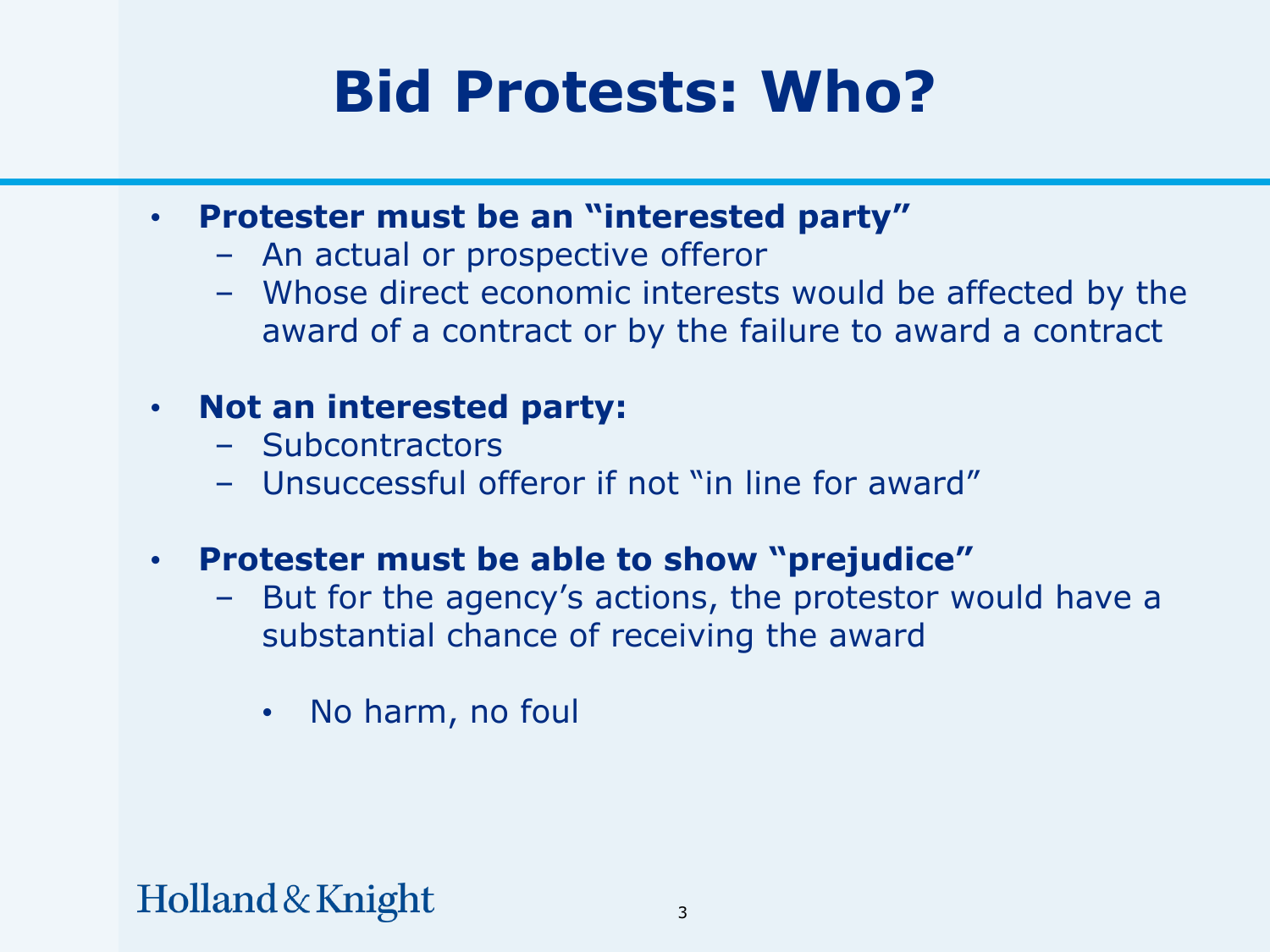# **Bid Protests: Where and When?**

## **1. GAO (FAR 33.104)(See GAO.GOV)**

- Solicitation terms: before proposal due date
- Post-award protests where debriefing required: within 10 calendar days after debriefing (5 days to trigger CICA stay)
- All other protests: within 10 calendar days after basis of protest is known or should have been known

## **2. U.S. Court of Federal Claims**

- Solicitation terms: before proposal due date
- Post-award protests: no hard deadlines, but protester must show that it acted with reasonable diligence

## **3. Contracting Agency (FAR 33.103)**

- Same time limits as GAO, but no exception for debriefing
- Can appeal to GAO within 10 calendar days after agency denies protest or acts in a manner adverse to protest

## **4. SBA (SBA 121.1004; see also FAR 19.3)**

- Within 5 bus. days after notice of apparent successful offeror
- File protest with CO, who forwards it to SBA [FAR 19.302]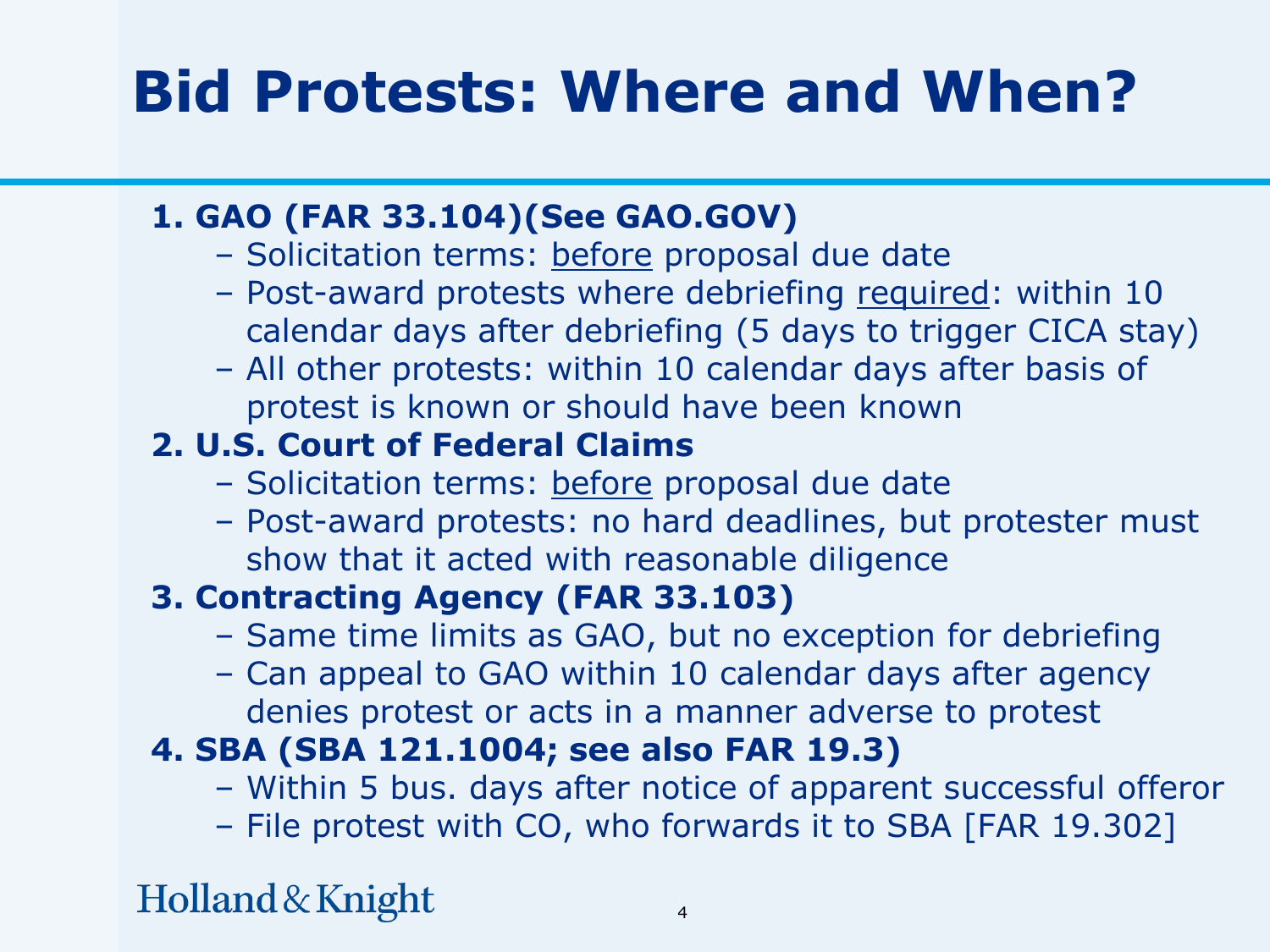# **Forum Characteristics**

### • **GAO**

- Publicly noted
- Somewhat Burdensome on the Agency "Customer"
- Less formal than COFC
- Triggers Automatic Suspension of Work just by filing
- Decision within 100 days
- Review by one of 32 "independent" GAO staff attorneys
- Attorneys can review the full evaluation record under Protective Order
- Can be settled or withdrawn at various points

## • **COFC**

- No "Automatic" Stay
- Must persuade Court to issue a Preliminary Injunction:
	- "balance of hardships" and "public interest"
- Protective Order not guaranteed
- Opportunity for discovery
- No strict filing deadlines after award
- No time-limit to issue a decision
- DOJ attorneys versus Procuring Agency attorneys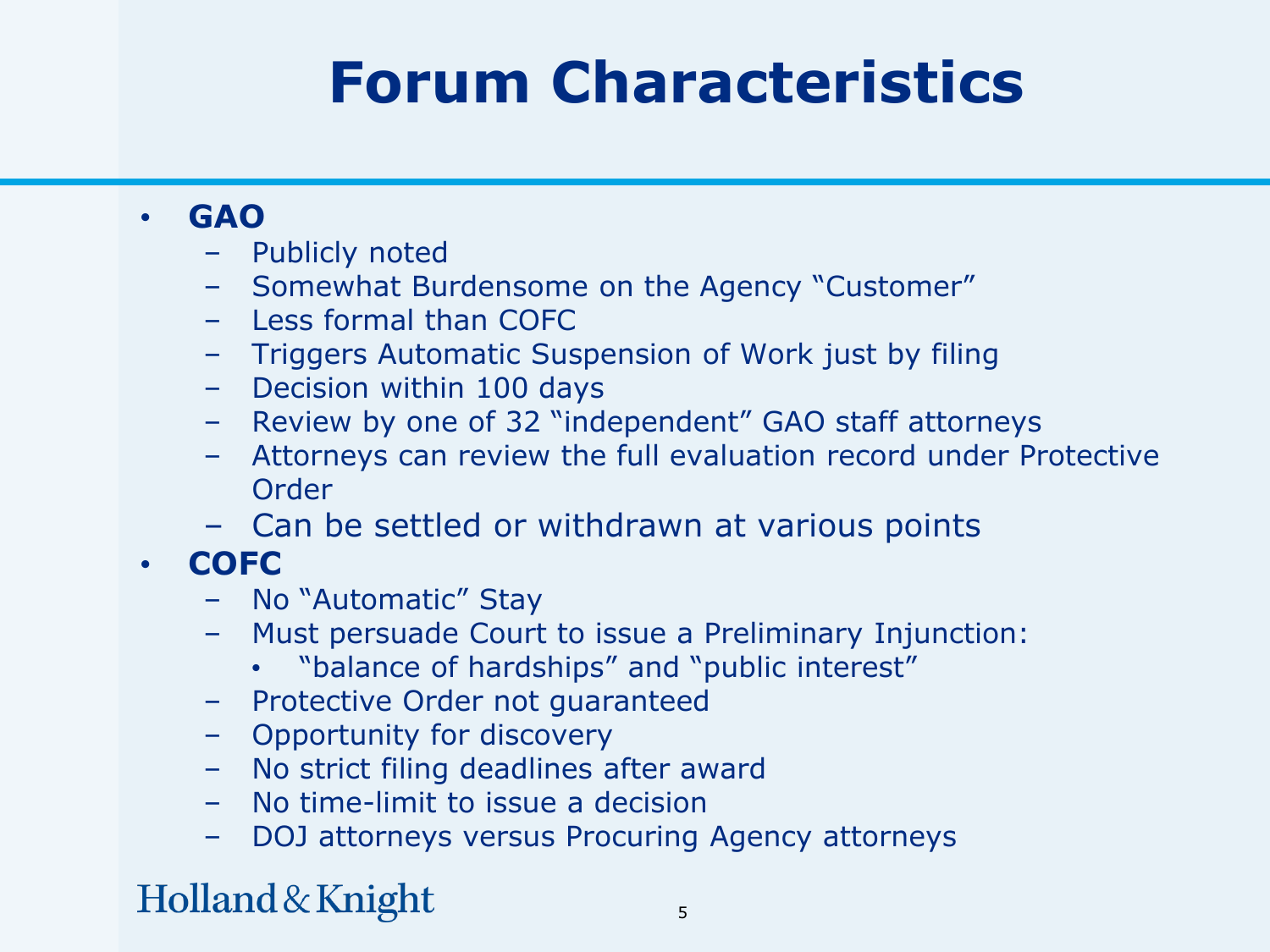## **Forum Characteristics**

### • **Agency Protest**

- Less public
- Less formal
- Supposed to be faster
	- Agency shall make "best efforts" to resolve agency protests within 35 days.
- Less objective / review not independent
- Less risk for the Agency
- A way to escalate a dispute within the Agency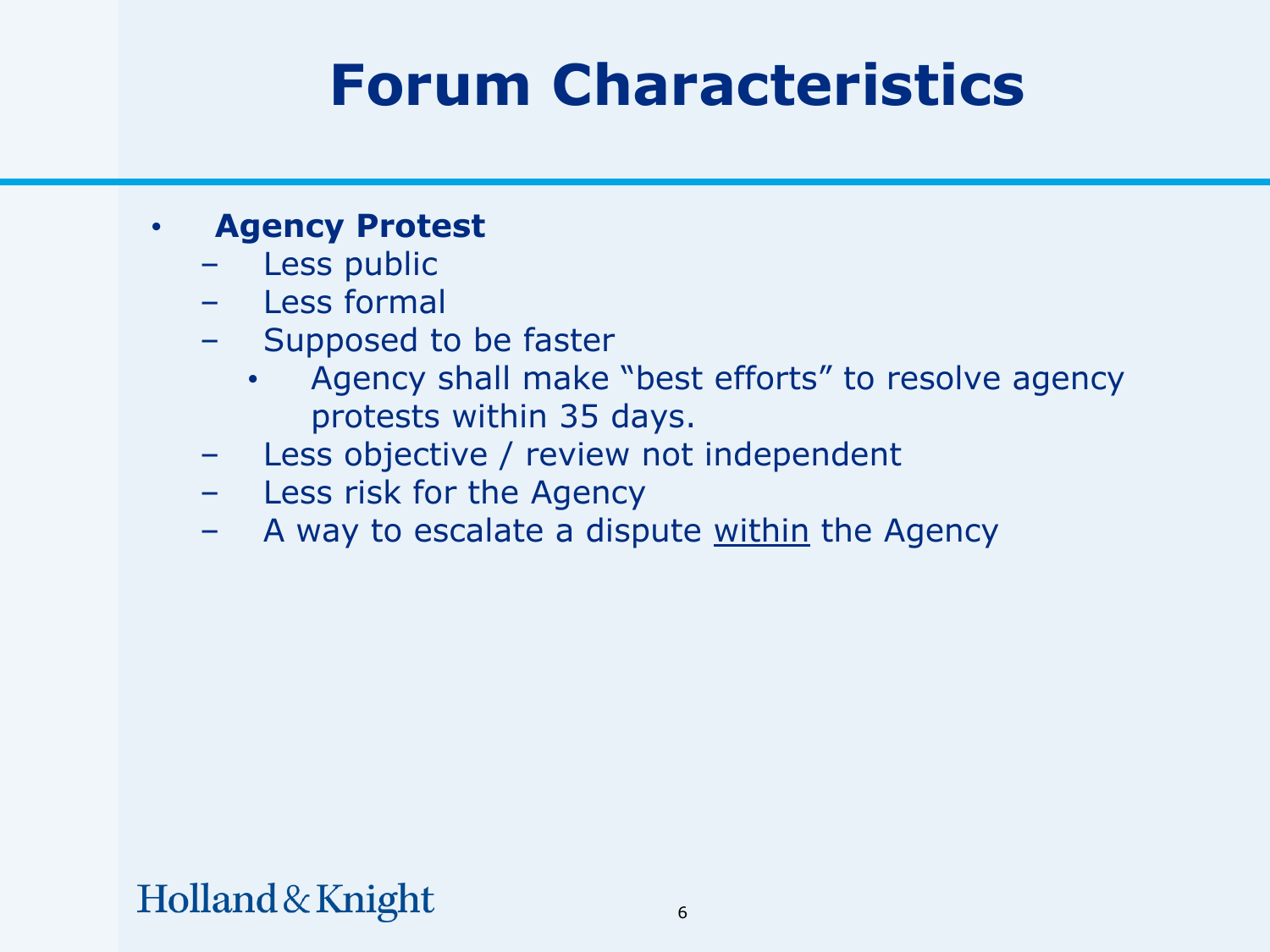# **Debriefings**

- **Required only in negotiated procurements**
- **Must be requested within 3 days of receiving notice of award**
- **Can be a meeting, teleconference, or in writing**
- **Required Disclosures:** 
	- Significant weaknesses and deficiencies in the debriefed offeror's proposal
	- Overall evaluated cost and technical rating of the awardee and the debriefed offeror
	- Overall ranking of all offers
	- Summary of the rationale for the award
	- Reasonable responses to relevant question
- **Strategy -- Probe the agency's:** 
	- Consideration of evaluation factors
	- Evaluation of the proposal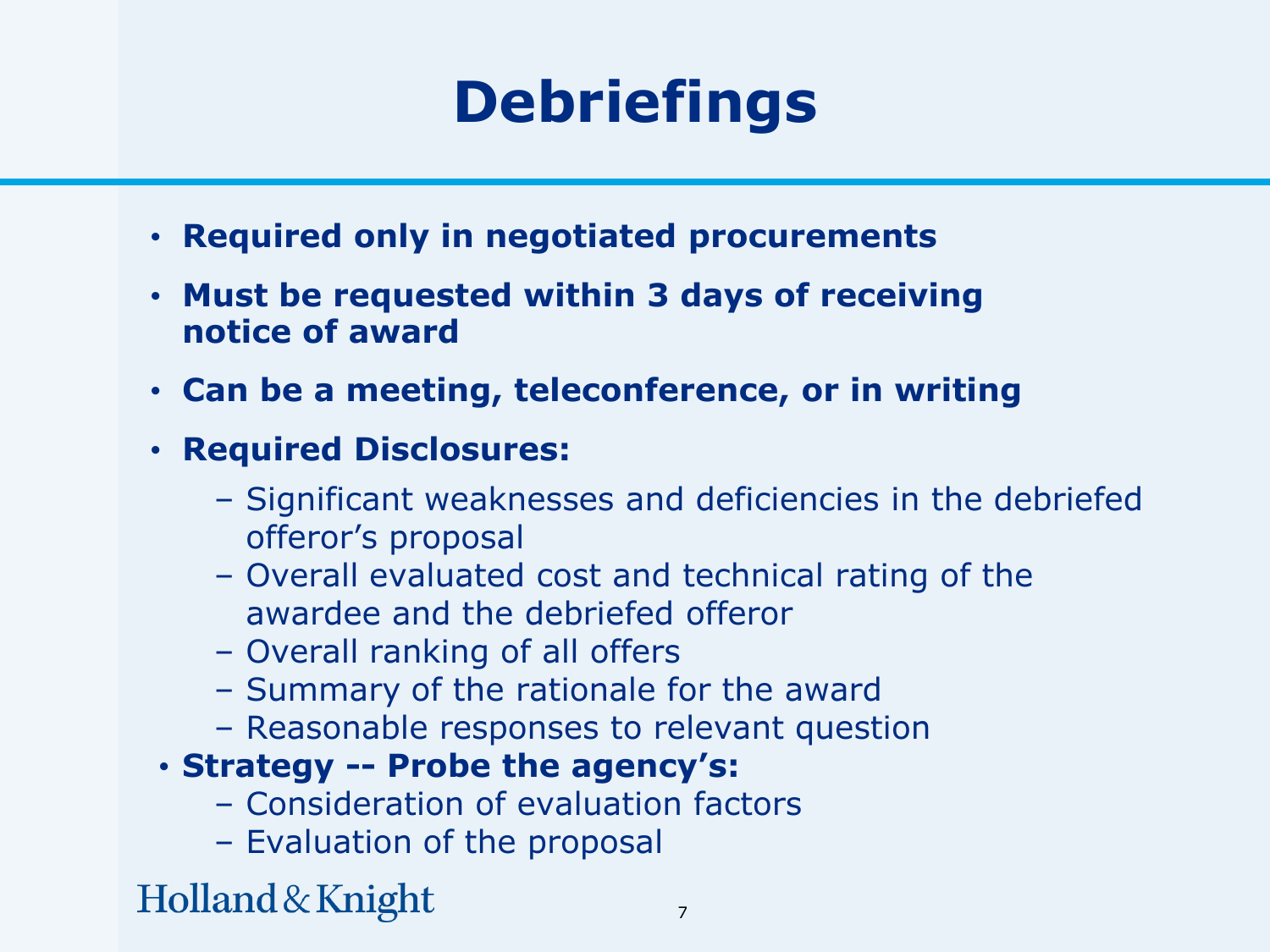# **Bid Protests: How?**

### **1. GAO**

- Submit a letter stating the factual and legal basis for the protest with copies of supporting documentation
- GAO assigns case to a staff attorney
- Agency responds to the protest within 30 days (Agency Report)
- All parties file briefs responding to the agency's report
- GAO may hold an evidentiary hearing
- GAO must issue decision within 100 calendar days

## **2. U.S. Court of Federal Claims**

- File a Complaint and request for injunction
- Case is assigned to a federal judge
- Briefs / hearings / possibly some discovery or depositions
- No deadline for decision

## **3. Contracting Agency**

- Submit a letter stating basis of protest (basically same as GAO)
- Can request decision by CO or higher level authority
- Agency supposed to rule on protest within 35 calendar days

### **4. SBA**

– Submit a letter stating basis of protest to CO; must have specifics

– CO promptly forwards protest to SBA Govt Contracting Area OfficeHolland & Knight 8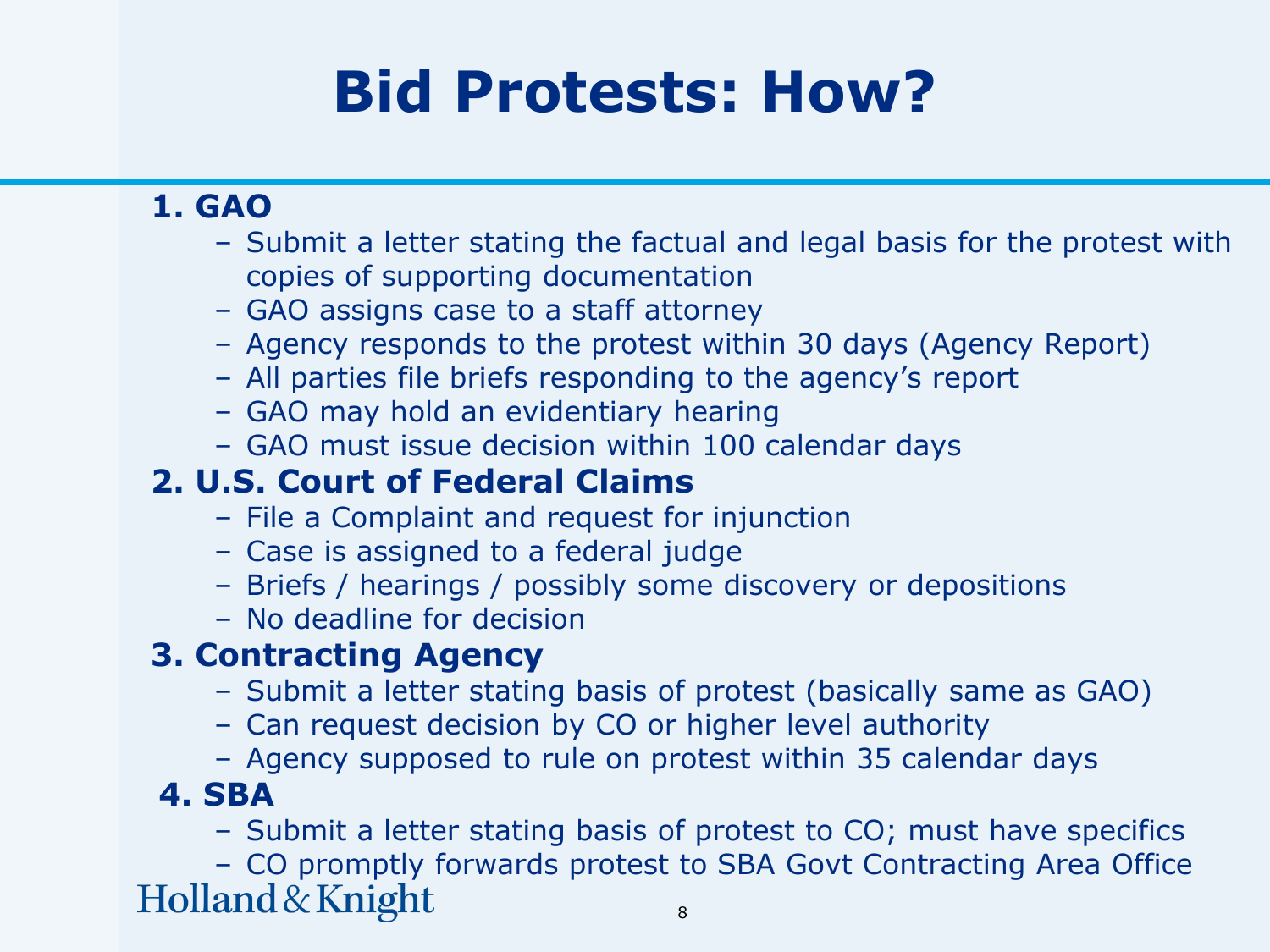## **Protest Remedies**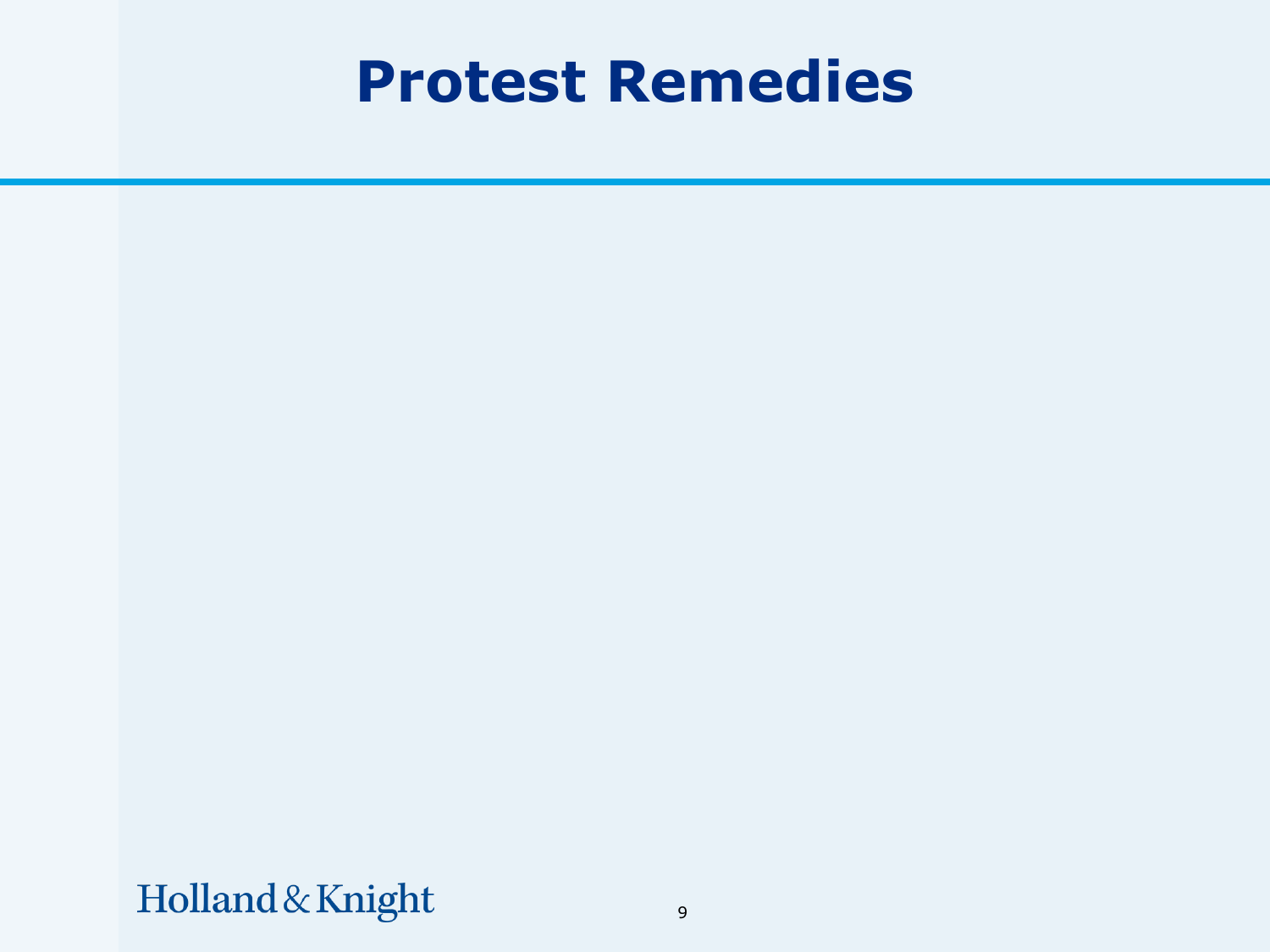## **During Protest: Suspension of Award / Performance Stay**

## **1. GAO**

- If debriefing is required, must file protest within 5 days after the first offered date for the debriefing
- If no debriefing, or debriefing is not required, must file protest
	- within 10 days of award
- Head of agency can override suspension if "urgent and compelling" circumstances exist

## **2. U.S. Court of Federal Claims**

– Must convince Judge to issue TRO/preliminary injunction

## **3. Contracting Agency**

– Award must be suspended until protest resolved

## **4. SBA**

- Award must be suspended for 10 days Holland & Knight 10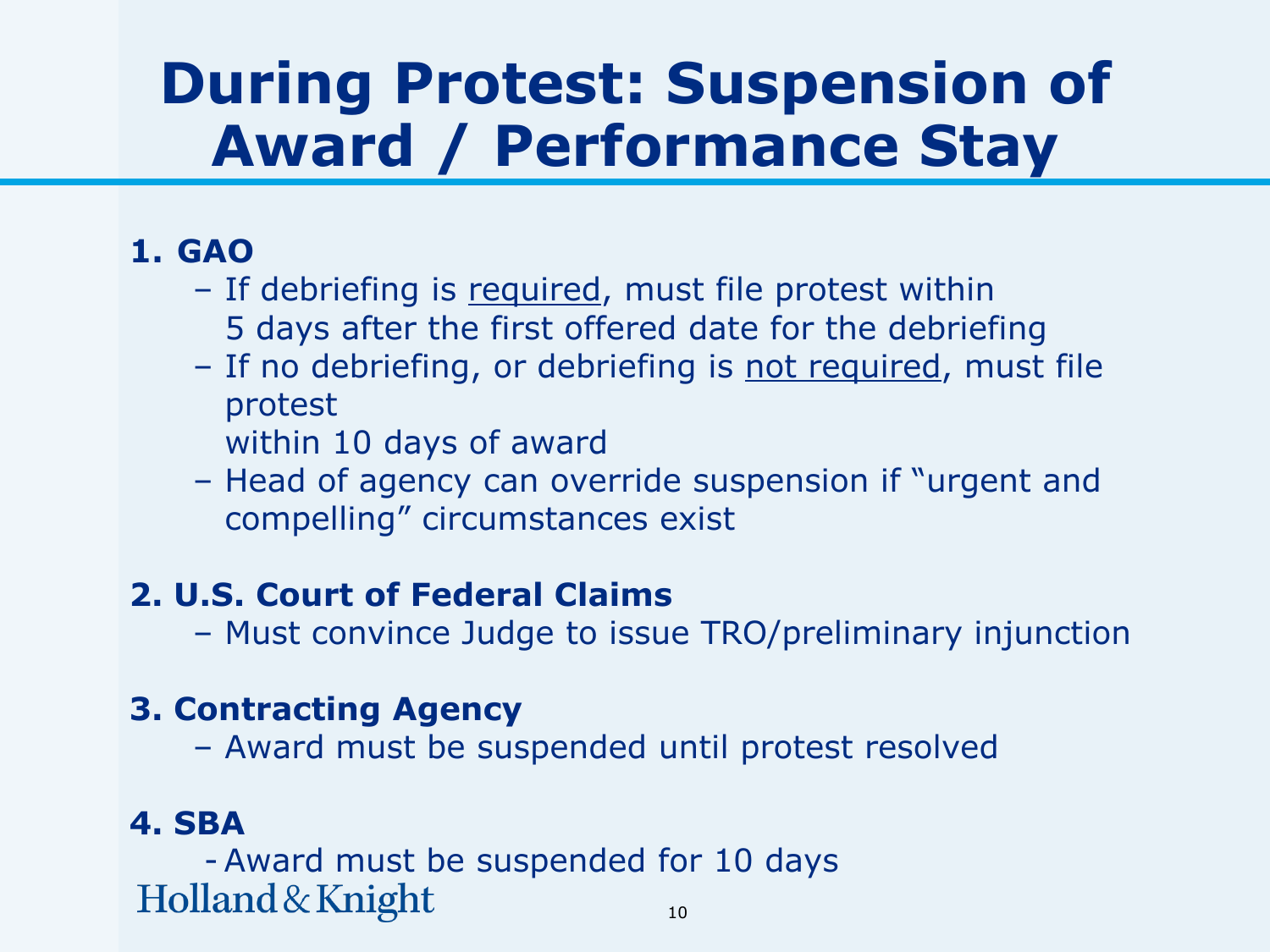# **GAO Standard of Review**

### • **Generally:**

- GAO will make sure Agencies follow the proper procedure and adequately document the procurement process
- On substantive issues, GAO will defer to the Procuring Agency as long as its evaluation was "reasonable."
- If reasonable people can disagree with the Agency's evaluation (and the Agency's rationale was documented), GAO will not substitute its judgment for that of the Agency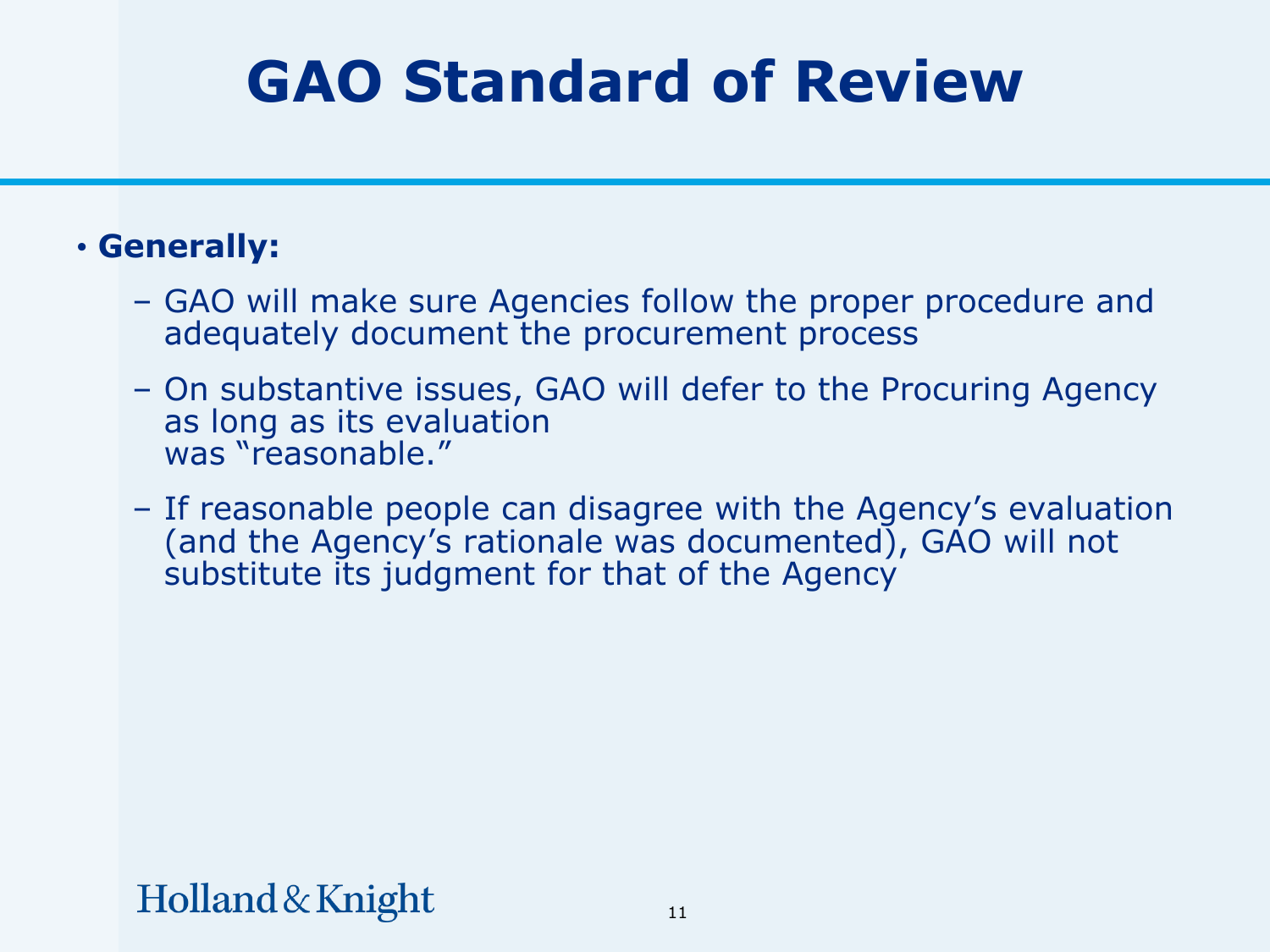# **GAO Standard of Review**

### • **Technical Evaluation**

- Agencies have considerable discretion
- Protester's mere disagreement with an agency's judgment is insufficient to establish that the agency acted unreasonably

#### • **Best Value Determination**

– Agency has discretion to award to offeror with a higher technical rating and higher price where it reasonably determines the price premium is justified and the result is consistent with the stated evaluation criteria

### • **Past Performance Evaluation**

- Evaluation must be
	- Conducted fairly, reasonably, and IAW the solicitation's evaluation scheme
	- Based on relevant info sufficient to make a reasonable determination of the offerors' past performance
- GAO will not substitute its judgment for reasonably based past performance ratings

• GAO will question agency's conclusions if unreasonable or  $Holland \& Kab$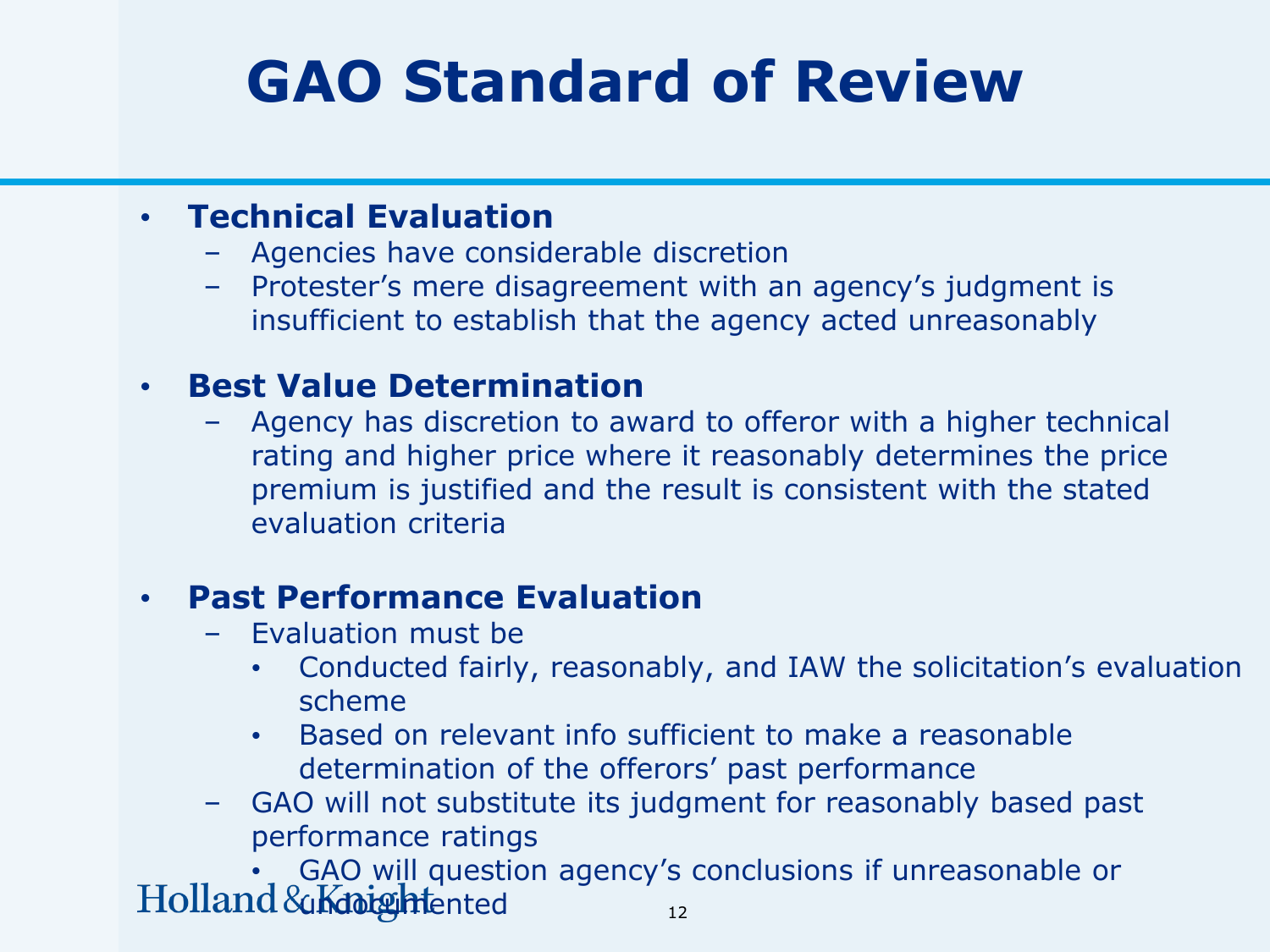# **GAO Standard of Review**

## • **Agency's Post-Protest Explanations**

- Agencies have discretion in conducting procurements, but have an obligation to document their work.
- If the Agency cannot show with *contemporary* documentation why it took a particular action, GAO is not required to defer to an Agency's explanation developed after a protest is filed.
	- Documentation prepared after the fact is given less weight.
		- "The lesser weight that we accord post-protest documents reflects the concern that, because they [are] prepared in the heat of an adversarial process, they may not represent the fair and considered judgment of the agency, which is a prerequisite of a rational evaluation and source selection process."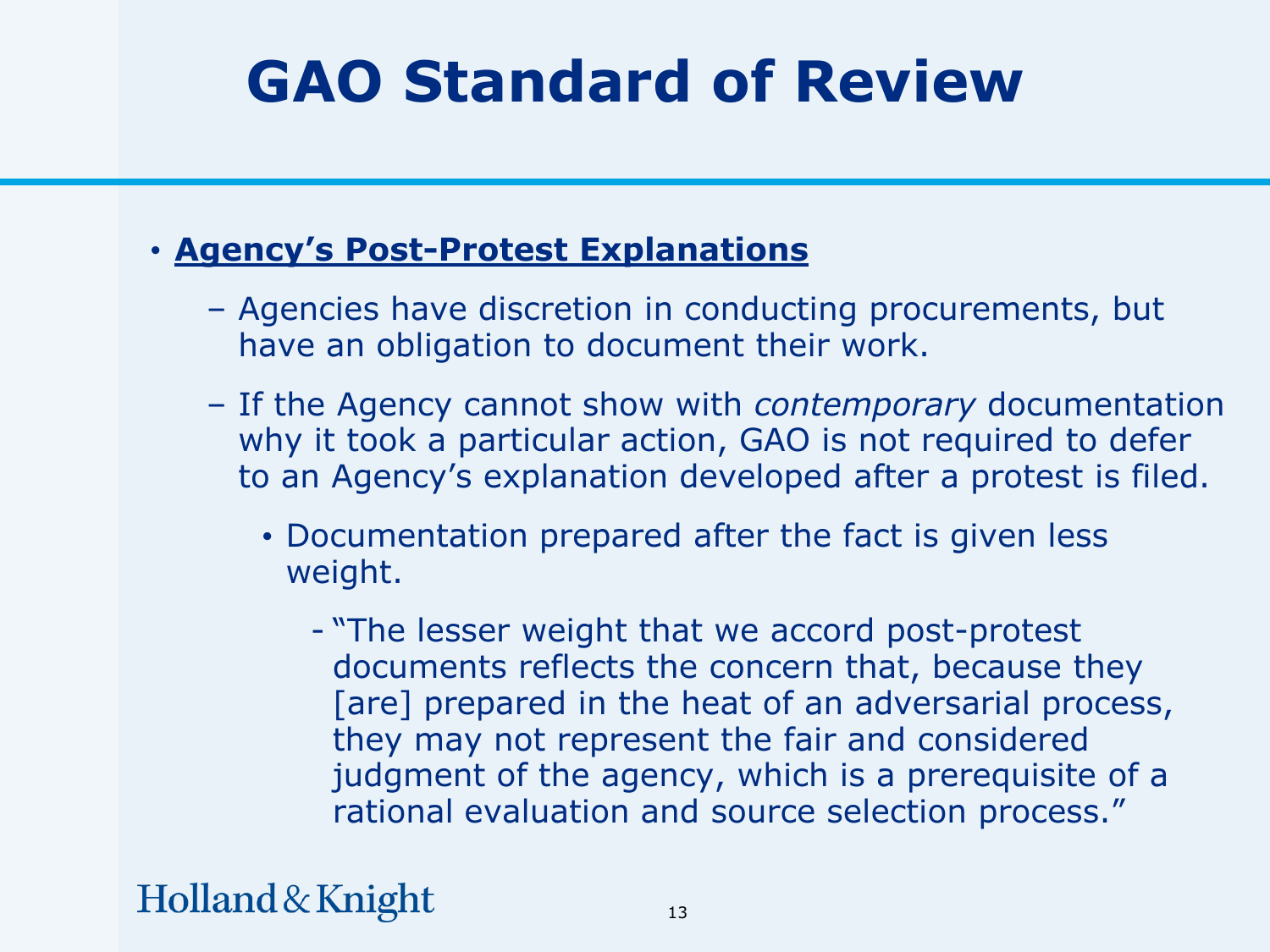# **Legal Counsel**

- **Required in U.S. Court of Federal Claims**
- **Not required for GAO, Contracting Agency, or SBA, but only an outside attorney or consultant may obtain access to bid and proposal or source selection information under a Protective Order (PO).**
	- Protestor can request the entire evaluation record and other relevant documents
	- Agency must produce all *relevant* documents re: protest grounds
	- Attorneys can review the full record subject to PO
	- Clients can only see redacted versions of documents and pleadings
	- Attorneys cannot communicate with clients about the details of the PO materials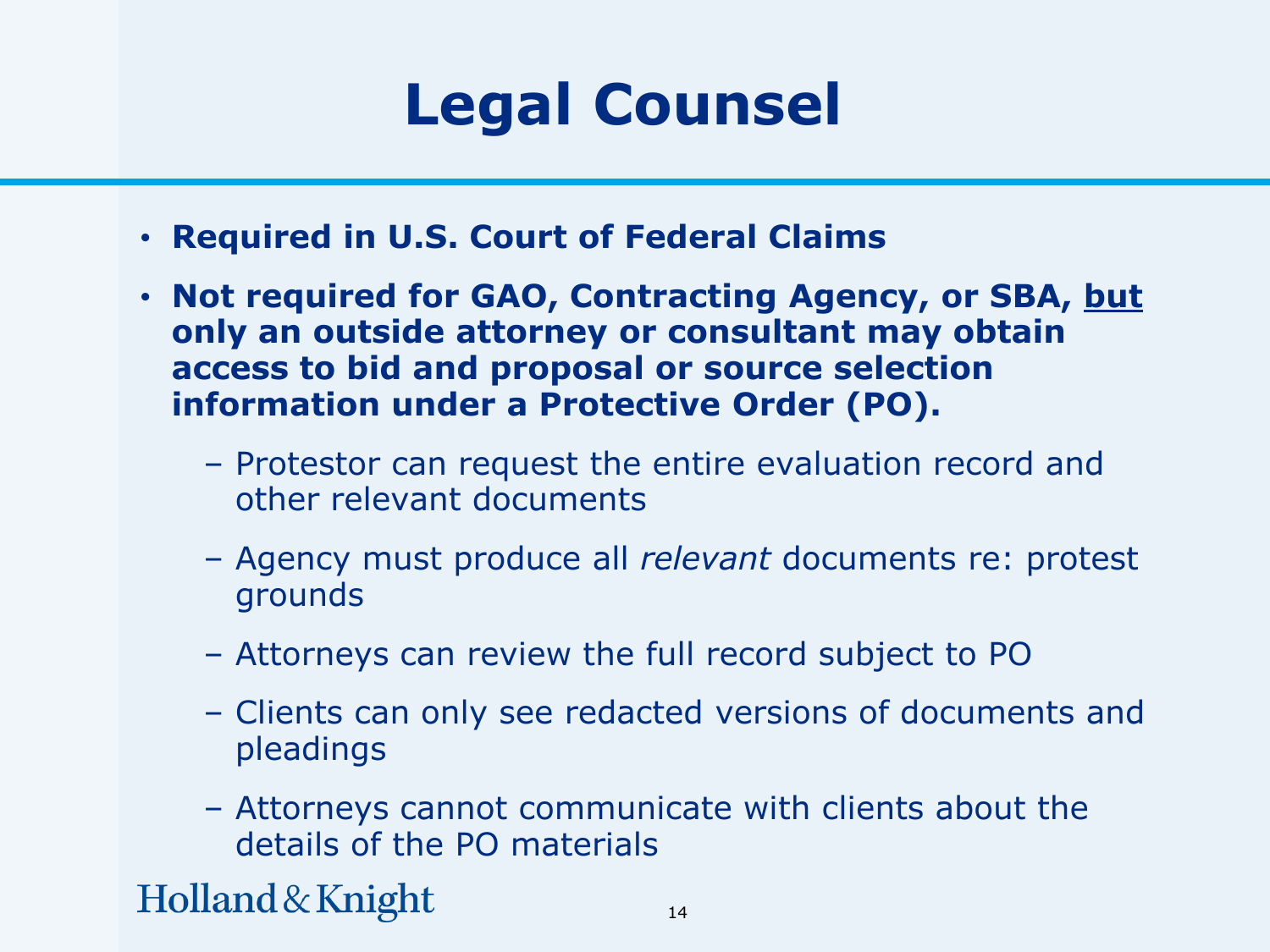# **Protest Considerations**

#### • **Pre-Award**

- Results of attempt to resolve through RFP questions
- Impact of the RFP Defect on:
	- Your ability to compete
	- Your competitors

• **Post-Award**

- **Importance of the contract to your company**
	- Percentage of overall revenue
	- Your company's broader strategic goals
		- Trying to keep a competitor out of an agency?
		- Trying to get into an agency?

## • **Universal**

- Strength of potential protest grounds
- Nature of the Procuring Agency's conduct -- Reasonable?
- Expense
- Divert management attention from other matters
- Customer relationship / your reputation<br>Holland & Knight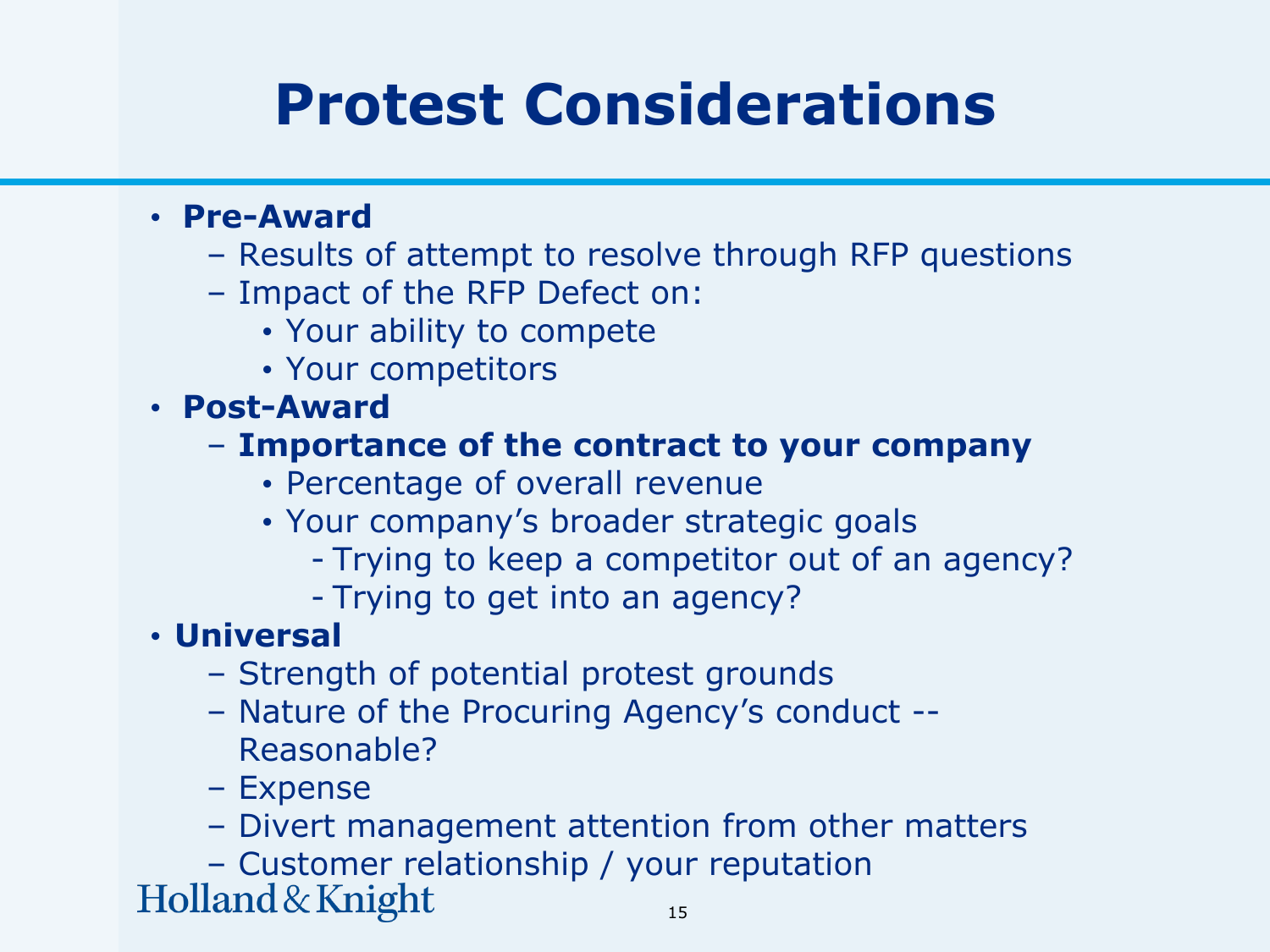## **Recent Developments**

### • **Small Business Compliance with Subcontracting Limitations**

– Increased focus on compliance with the Limitations on Subcontracting clause (aka the 50% rule) as a result of GTSI suspensions (small businesses having little or no contract involvement and acting as a front for large business GTSI)

### • **Small Business Set Aside Protests**

- Parity among the small business categories (e.g., Hub-Zone, 8A, SDVOSB) established by 2010 Small Business Jobs Act, as "may" replaced "shall"
	- Result: Harder to protest that a procurement should have been set aside for a particular category of small businesses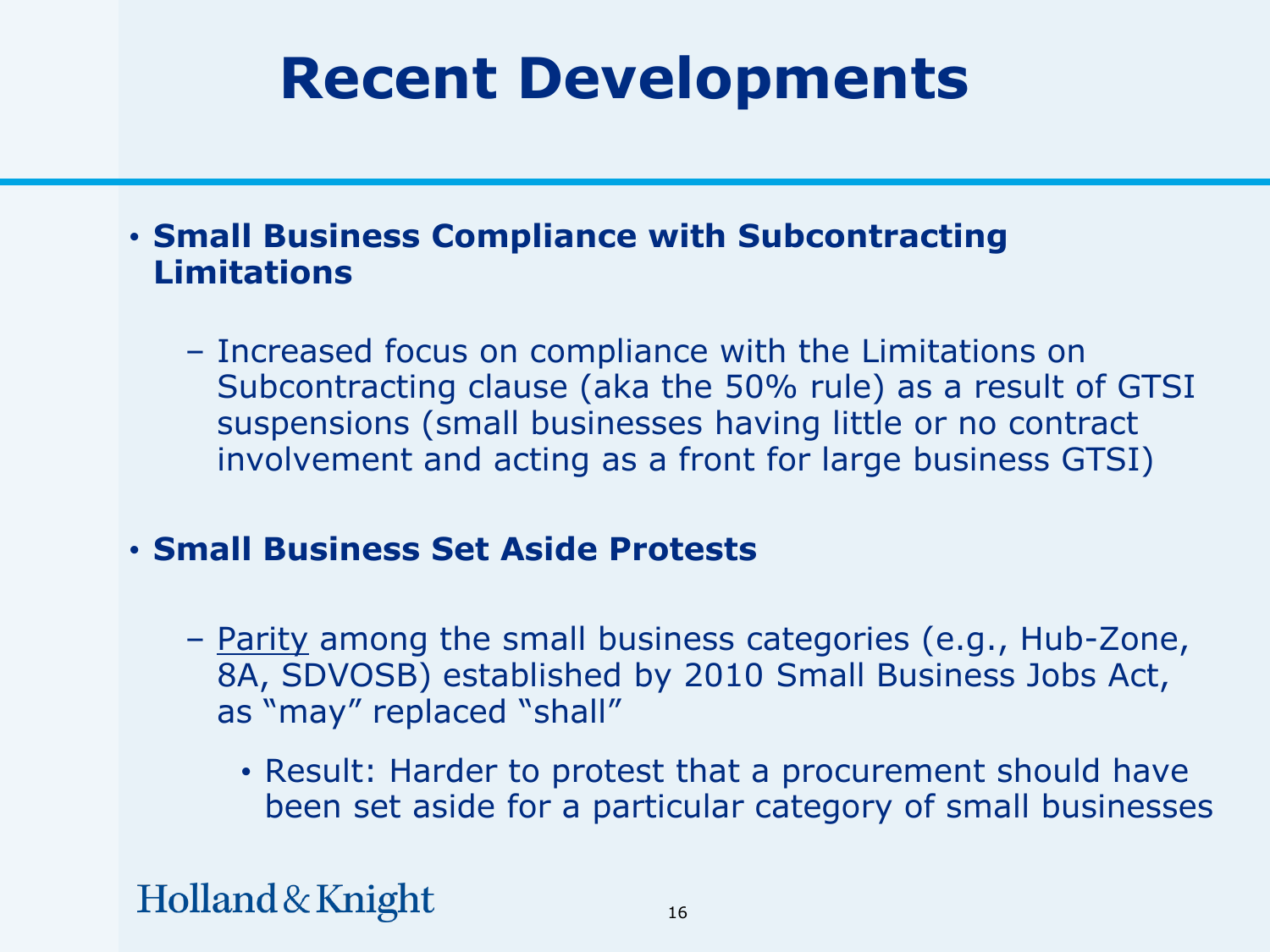## **Recent Developments**

- **Small Business Set Aside Protests**
	- **"Rule of Two"**: Set aside where 2 or more small businesses are capable of performing the work and are likely to bid.
	- **Task Order Competitions:** Under *Delex*, GAO *required* agencies to consider the Rule of Two for task orders under multiple-award contracts.
	- Under the **SBJA of 2010** Congress has directed OFPP to issue guidance that gives agencies *discretion* whether to apply the Rule of Two
		- Result: Harder to protest that a task order procurement should be set aside for small businesses